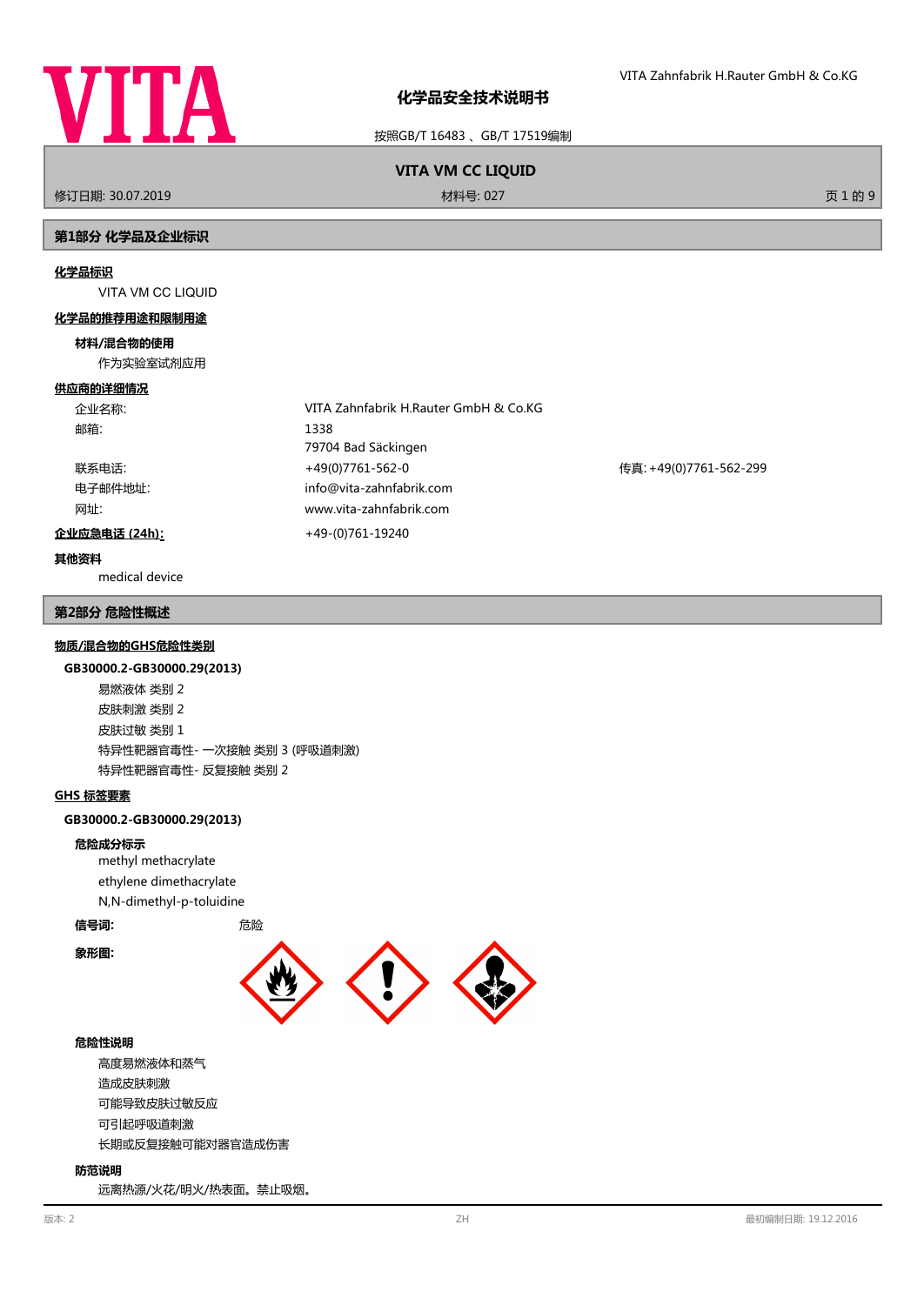## 修订日期: 30.07.2019 材料号: 027 页 2 的 9

不要吸入粉尘/烟/气体/烟雾/蒸气/啧雾。 戴防护手套/穿防护服/戴防护眼罩/戴防护面具。 存放在通风良好的地方。保持低温。

## **其他危害**

没有相关信息。

## **第3部分 成分/组成信息**

## **混合物**

## **危险的成分**

| 化学品名称                                                                        | 数量         |
|------------------------------------------------------------------------------|------------|
| methyl methacrylate                                                          | $75 - 80%$ |
| ethylene dimethacrylate                                                      | $15 - 20%$ |
| N,N-dimethyl-p-toluidine                                                     | $1 - 5%$   |
| 2-Hydroxy-4-methoxy benzophenone                                             | $< 1 \%$   |
| 2-(2H-benzotriazol-2-yl)-p-cresol                                            | $<1%$      |
| 2-hydroxyethyl methacrylate                                                  | $< 1 \%$   |
| methyl methacrylate; methyl 2-methylprop-2-enoate; methyl 2-methylpropenoate | $<1%$      |
|                                                                              |            |

## **第4部分 急救措施**

## **有关急救措施的描述**

## **若吸入**

提供新鲜空气。 如有疑问或症状仍然存在,寻求医疗咨询。

#### **若皮肤接触**

接触到皮肤时,立刻用很多水和肥皂冲洗皮肤。 立即脱掉所有沾染的衣服,清洗后方可重新使用 必须医生处 理。 接触到皮肤时,立刻用很多水 和 肥皂冲洗皮肤。

## **若眼睛接触**

与眼部接触后,翻开眼睑长时间地用清水冲洗并立即就医。

## **若食入**

立刻漱口,然后喝大量的水。

## **最重要的症状和健康影响**

没有相关信息。

### **对医生的特别提示**

症状处理。

## **第5部分 消防措施**

#### **灭火介质**

**适合的灭火剂**

二氧化碳 (CO2)、 泡沫、 灭火粉末。

**不适合的灭火剂**

水。

## **特别危险性**

易燃。 蒸汽可能结合空气形成一种具爆炸性的混合物。

# **消防人员的特殊保护设备和防范措施**

佩戴自给式呼吸设备和化学防护服。 全套防护衣。

# **其他资料**

为了保护人员和冷却容器,在危险区域请使用喷水柱。 用喷水来灭掉气体/蒸气/雾。 分开收集受污染的灭火 水。切勿使其流入排水管道或地表水域。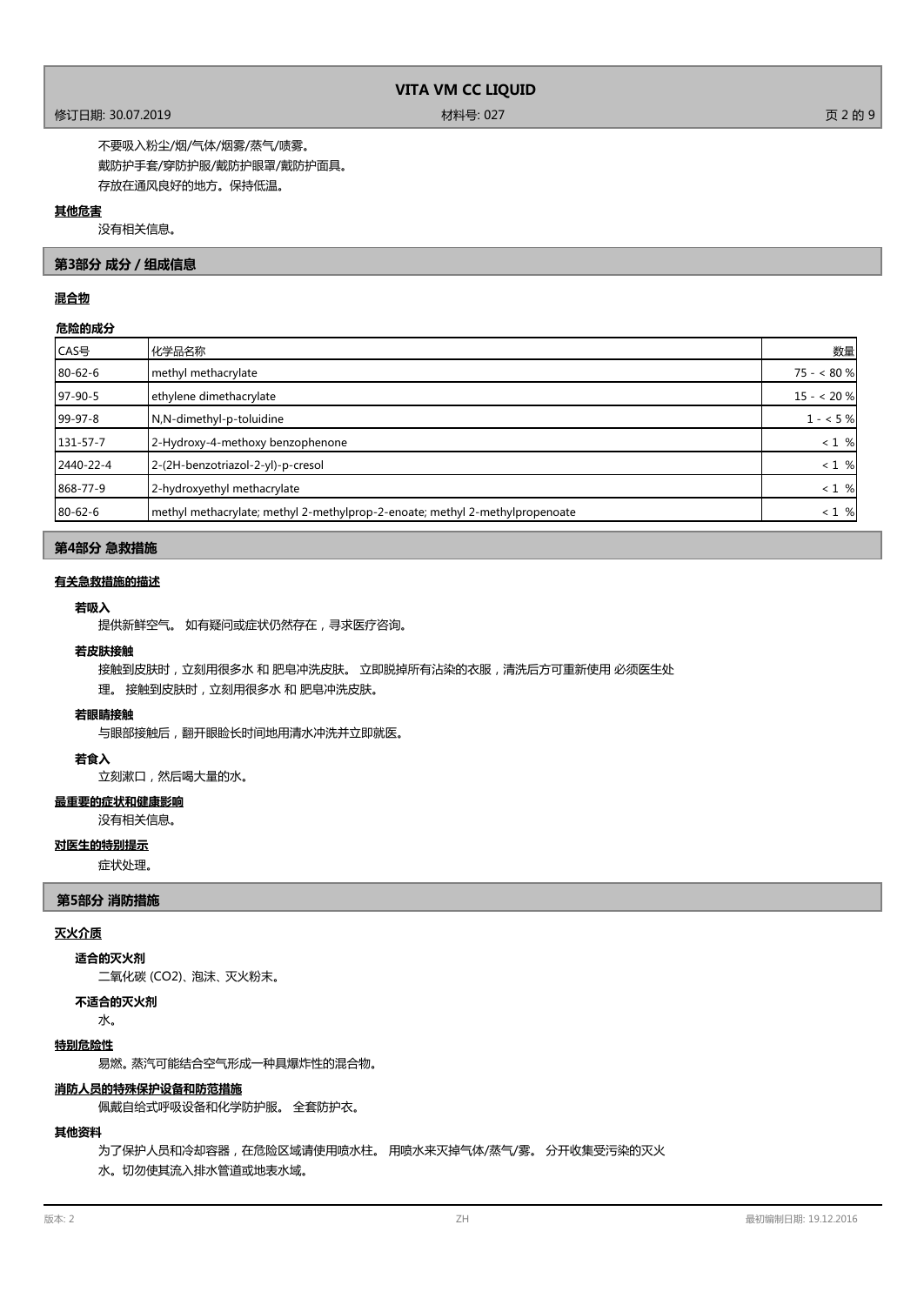修订日期: 30.07.2019 材料号: 027 页 3 的 9

## **第6部分 泄漏应急处理**

#### **作业人员防护措施、防护装备和应急处置程序**

切断所有火源。 提供足够的通风。 勿吸入气体/烟雾/蒸气/喷雾。 避免跟皮肤、眼睛和衣服接触。 使用个人防 护装备

## **环境保护措施**

别让产品未经控制就进入环境。 火灾时可能爆炸。

#### **泄漏化学品的收容、清除方法及所使用的处置材料**

用会吸收液体的材料(沙、硅藻土、酸粘合剂、通用粘合剂)吸取。 取出的材料根据清除那一章处理。

#### **参照其他章节**

安全处理: 见 段 7 个人防护装备: 见 段 8 垃圾处理: 见 段 13

### **第7部分 操作处置与储存**

#### **操作注意事项**

#### **关于安全操作的提示**

开放式处理时,必须使用局部排气设备。 勿吸入气体/烟雾/蒸气/喷雾。

#### **关于防火、防爆的提示**

使远离火源 - 勿吸烟。 采取防止静电措施。 蒸汽可能结合空气形成一种具爆炸性的混合物。

## **安全储存的条件,包括任何不兼容性**

## **对存放空间和容器的要求**

容器密封好。 保存在密封情况下。 存放在一个闲杂人等不能进入的地点。 确保有足够的通风且在关键位置上设 置点状的抽气设施。 容器放置在阴凉、通风良好处。 远离热源、热表面、火花、明火和其他点火源。禁止吸 烟。

#### **共同存放的提示**

不能跟以下物品一起储存: 氧化剂。 自燃或自热物质。

## **第8部分 接触控制和个体防护**

#### **控制参数**

## **职业接触限值**

| 化学文摘号         | 组分名称                         | ppm | mq/m3 | f/ml | 类型            | 标准来源         |
|---------------|------------------------------|-----|-------|------|---------------|--------------|
| $80 - 62 - 6$ | 甲基丙烯酸甲酯; Methyl methacrylate |     | 100   |      | <b>PC-TWA</b> | GBZ          |
|               |                              |     |       |      |               | $2.1 - 2007$ |

#### **工程控制方法**









# **工程控制**

开放式处理时,必须使用局部排气设备。 勿吸入气体/烟雾/蒸气/喷雾。

## **保护和卫生措施**

立即脱下受污、浸染的衣物。 制定并重视皮肤保护计划 休息前或工作后洗净手、脸,如有必要且淋浴。 在工作 场所不饮食、不抽烟、不擤鼻涕。

## **眼部/面部防护**

戴防护眼罩/戴防护面具。 戴防护眼镜/面罩。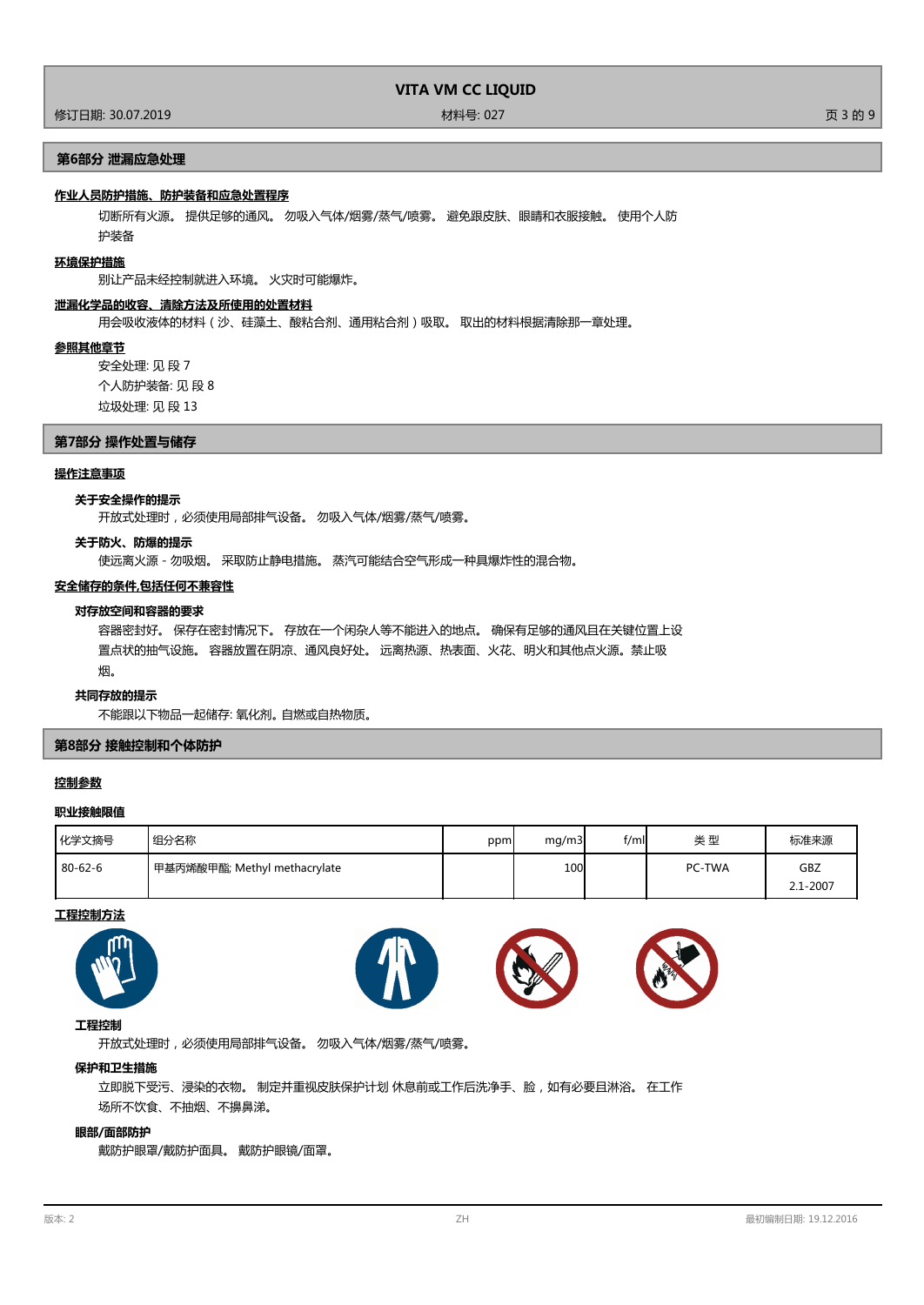# 作了<br>1998年 - 1999年 - 1999年 - 1999年 - 1999年 - 1999年 - 1999年 - 1999年 - 1999年 - 1999年 - 1999年 - 1999年 - 1999年 - 1999年<br>1999年 - 1999年 - 1999年 - 1999年 - 1999年 - 1999年 - 1999年 - 1999年 - 1999年 - 1999年 - 1999年 - 1999年 - 1999年 - 199

## **手部防护**

处理化学工作材料时,只能戴带有CE认证标记含四位数检验号码的化学防护手套。 挑选抗化学药品的防护手套 时,必须视工作场所特性而定的危险物质浓度和数量而定。 最好向手套制造厂家询问清楚以上所提特殊用途的 手套之化学药品抵抗性。 推荐的手套品牌 KCL Camatril, Butoject 击穿时间(最长的支撑时间) NBR (聚腈橡 胶) 10 min 丁基橡胶 60 min

## **皮肤和身体防护**

工作时,穿戴适当的防护衣。

## **呼吸防护**

确保有足够的通风且在关键位置上设置点状的抽气设施。

## **第9部分 理化特性**

| 基本物理和化学性质信息 |
|-------------|
|             |

| 聚合状态:                  | 液态  |                     |
|------------------------|-----|---------------------|
| 颜色:                    | 无色  |                     |
| 气味:                    | 特征性 |                     |
| pH值:                   |     | 没有界定                |
| 物理状态变化                 |     |                     |
| 熔点:                    |     | 没有界定                |
| 沸点/沸腾范围:               |     | 93 °C               |
| 闪点:                    |     | $<$ 12 $^{\circ}$ C |
| 易燃性                    |     |                     |
| 固体:                    |     | 不适用                 |
| 气体:                    |     | 不适用                 |
| 爆炸性特性<br>本产品不: 有爆炸危险的。 |     |                     |
| 爆炸下限:                  |     | 2,1 vol. %          |
| 爆炸上限:                  |     | 12,5 vol. %         |
| 自燃温度:                  |     | 430 °C              |
| 自燃温度                   |     |                     |
| 固体:                    |     | 不适用                 |
| 气体:                    |     | 不适用                 |
| 分解温度:                  |     | 没有界定                |
| 助燃特性<br>不助燃。           |     |                     |
| 蒸汽压力:                  |     | $\le$ = 1100 hPa    |
| (在 50 °C)              |     |                     |
| 蒸汽压力:                  |     | 64 hPa              |
| (在 50 °C)              |     |                     |
| 相对密度:                  |     | 没有界定                |
| 水溶性:                   |     | 不                   |
| 在其它溶剂中的溶解度<br>没有界定     |     |                     |
| 辛醇/水分配系数:              |     | 没有界定                |
| 相对蒸气密度:                |     | 没有界定                |
| 蒸发速率:                  |     | 没有界定                |
| 其他资料或数据                |     |                     |
| 固体:                    |     | 0.0%                |
|                        |     |                     |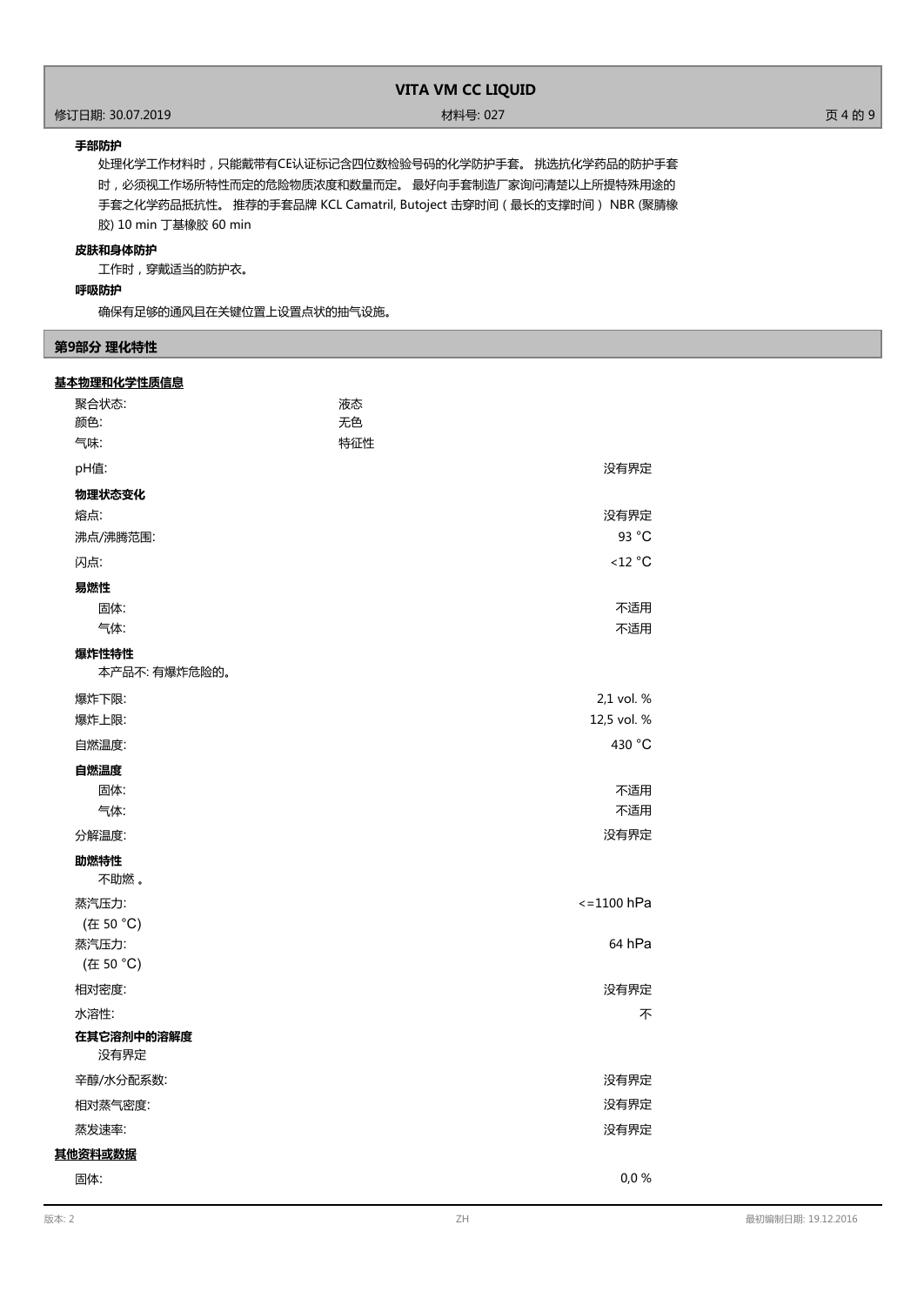修订日期: 30.07.2019 材料号: 027 页 5 的 9

# **第10部分 稳定性和反应性**

# **反应性**

易燃。

# **稳定性**

该产品在正常室温存储时是稳定。

# **危险反应**

无已知的危险反应。

## **避免接触的条件**

远离热源(如热表面)、火花和明火。 蒸汽可能结合空气形成一种具爆炸性的混合物。

## **禁配物**

没有相关信息。

## **危险的分解产物**

无已知的危险分解产物。

# **第11部分 毒理学信息**

# **急性毒性**

## **急性毒性**

现有数据不符合分类标准。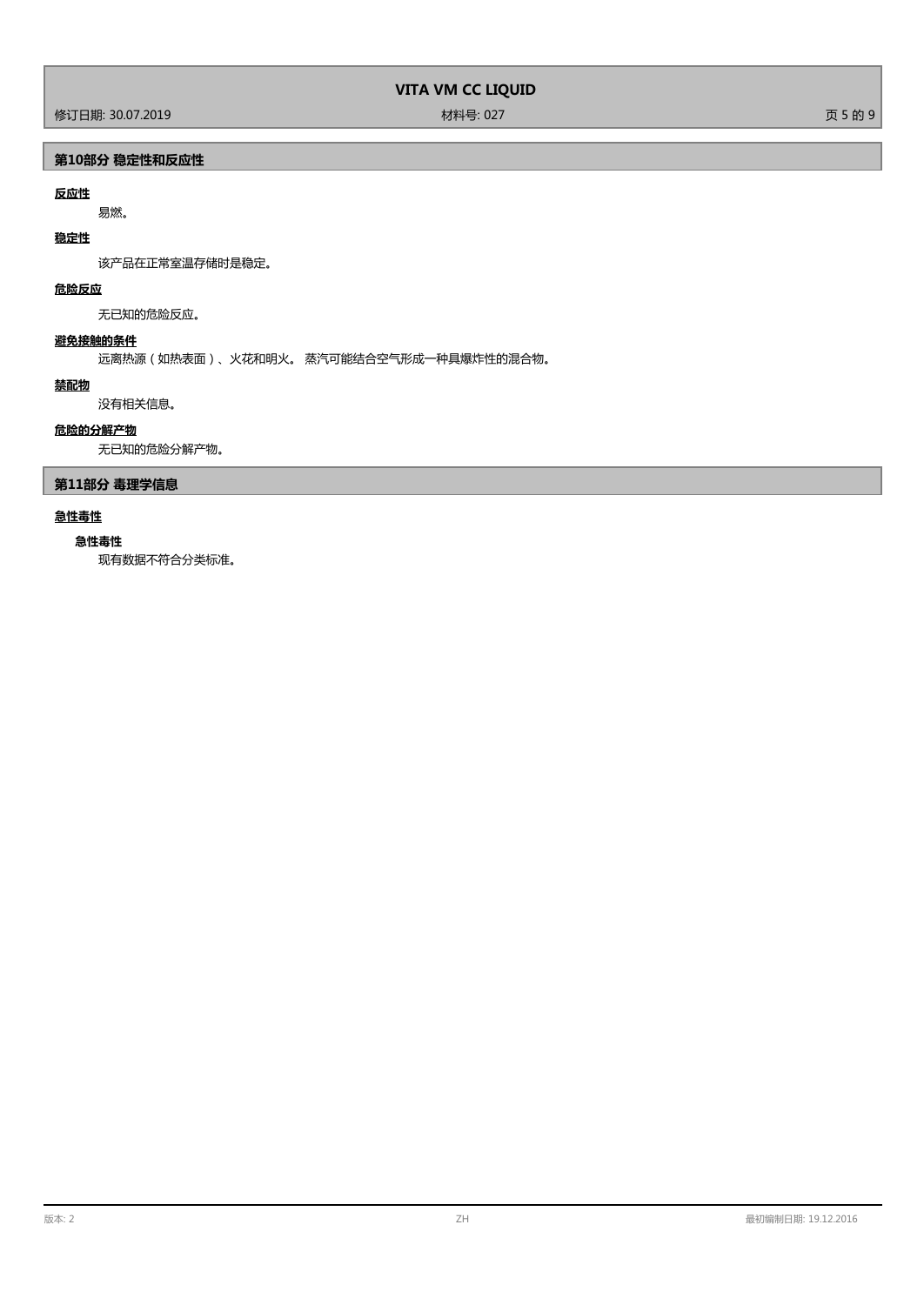修订日期: 30.07.2019 材料号: 027 页 6 的 9

**VITA VM CC LIQUID**

| CAS号          | 化学品名称                             |                         |                                                                              |            |    |
|---------------|-----------------------------------|-------------------------|------------------------------------------------------------------------------|------------|----|
|               | 曝光途径                              | 剂量                      | 种类                                                                           | 来源         | 方法 |
| 80-62-6       | methyl methacrylate               |                         |                                                                              |            |    |
|               | 皮肤吸收                              | 半致死剂量 (LD50)            |                                                                              |            |    |
|               |                                   | > 5000                  |                                                                              |            |    |
|               |                                   | mg/kg                   |                                                                              |            |    |
| $97 - 90 - 5$ | ethylene dimethacrylate           |                         |                                                                              |            |    |
|               | 皮肤吸收                              | 半致死剂量 (LD50)            |                                                                              |            |    |
|               |                                   | 3300<br>mg/kg           |                                                                              |            |    |
| 99-97-8       | N,N-dimethyl-p-toluidine          |                         |                                                                              |            |    |
|               | 口服                                | 急性毒性估计值                 |                                                                              |            |    |
|               |                                   | 100                     |                                                                              |            |    |
|               |                                   | mg/kg                   |                                                                              |            |    |
|               | 皮肤吸收                              | 急性毒性估计值                 |                                                                              |            |    |
|               |                                   | 300                     |                                                                              |            |    |
|               |                                   | mg/kg                   |                                                                              |            |    |
|               | 吸入 蒸汽                             | 急性毒性估计值<br>3            |                                                                              |            |    |
|               |                                   | mg/l                    |                                                                              |            |    |
|               | 吸入 气溶胶                            | 急性毒性估计值<br>0, 5<br>mg/l |                                                                              |            |    |
| 2440-22-4     | 2-(2H-benzotriazol-2-yl)-p-cresol |                         |                                                                              |            |    |
|               | 皮肤吸收                              | 半致死剂量 (LD50)            | Ratte                                                                        | Hersteller |    |
|               |                                   | >2000                   |                                                                              |            |    |
|               |                                   | mg/kg                   |                                                                              |            |    |
| 868-77-9      | 2-hydroxyethyl methacrylate       |                         |                                                                              |            |    |
|               | 口服                                | 半致死剂量 (LD50)            | 老鼠                                                                           |            |    |
|               |                                   | 5050                    |                                                                              |            |    |
|               |                                   | mg/kg                   |                                                                              |            |    |
| 80-62-6       |                                   |                         | methyl methacrylate; methyl 2-methylprop-2-enoate; methyl 2-methylpropenoate |            |    |
|               | 皮肤吸收                              | 半致死剂量 (LD50)            |                                                                              |            |    |
|               |                                   | >5000                   |                                                                              |            |    |
|               |                                   | mg/kg                   |                                                                              |            |    |

## **刺激和腐蚀**

造成皮肤刺激

严重眼损伤∕眼刺激: 现有数据不符合分类标准。

# **呼吸或皮肤过敏**

可能导致皮肤过敏反应 (methyl methacrylate; ethylene dimethacrylate; 2- (2H-benzotriazol-2-yl)-p-cresol; 2-hydroxyethyl methacrylate; methyl methacrylate; methyl

2-methylprop-2-enoate; methyl 2-methylpropenoate)

# **致癌性、生殖细胞突变性、生殖毒性**

现有数据不符合分类标准。

## **特异性靶器官系统毒性 一次接触**

可引起呼吸道刺激 (methyl methacrylate)

### **特异性靶器官系统毒性 反复接触**

长期或反复接触可能对器官造成伤害 (N,N-dimethyl-p-toluidine)

## **肺内吸入异物的危险**

现有数据不符合分类标准。

## **测试的补充说明**

根据(EC)第1272/2008号条例[化学品分类及标记全球协调制度],该混合物属于危险品范畴内。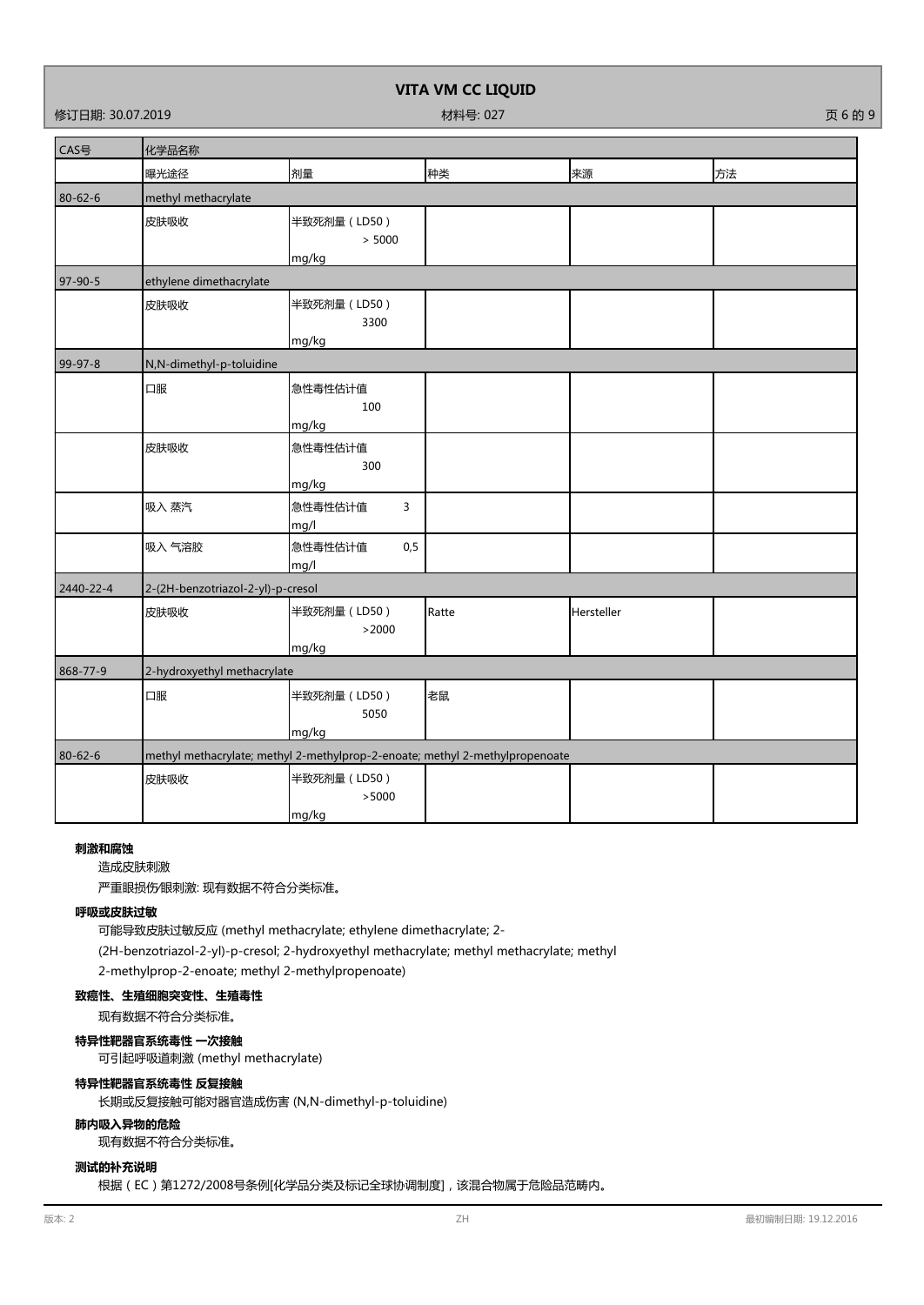| VITA VM CC LIQUID |  |  |
|-------------------|--|--|
|-------------------|--|--|

修订日期: 30.07.2019 材料号: 027 页 7 的 9

## **第12部分 生态学信息**

## **生态毒性**

本产品不: 生态毒性。

| CAS号     | 化学品名称                       |                 |                                          |    |    |
|----------|-----------------------------|-----------------|------------------------------------------|----|----|
|          | 溶液毒性                        | 剂量              | $\lfloor$ [h] $\lfloor$ [d] $\rfloor$ 种类 | 来源 | 方法 |
| 868-77-9 | 2-hydroxyethyl methacrylate |                 |                                          |    |    |
|          | 鱼类急性 ( 短期 ) 毒性              | 半致死浓            | 96 hPimephales                           |    |    |
|          |                             | 度 (LC50)<br>227 | <b>I</b> promelas                        |    |    |
|          |                             | mg/l            |                                          |    |    |

## **持久性和降解性**

本产品未经检验。

## **生物富集或生物积累性**

本产品未经检验。

## **辛醇/水分配系数**

| CAS号                   | * ル当ロクチ<br>⊐₩                   | $\alpha$<br>Pow                       |
|------------------------|---------------------------------|---------------------------------------|
| 868-7<br>ے /<br>$\sim$ | -hydroxyethyl<br>1 methacrylate | $\overline{\phantom{a}}$<br>$v, \tau$ |

## **土壤中的迁移性**

本产品未经检验。

#### **其他有害作用**

没有相关信息。

#### **其他资料**

勿使之进入地下水或水域。 勿使进入地下/泥土里。

# **第13部分 废弃处置**

## **废弃物处置方法**

## **建议**

勿使之进入地下水或水域。 勿使进入地下/泥土里。 根据官署的规定处理废物。

## **受污染的容器和包装的处置方法**

没有受污染的、已清除残渣的包装可回收再利用。 受污染的包装如同物质材料一样处理。

# **第14部分 运输信息**

| 海运 (IMDG)             |                                         |
|-----------------------|-----------------------------------------|
| <u> UN号:</u>          | <b>UN 1247</b>                          |
| 联合国运输名称:              | METHYL METHACRYLATE MONOMER, STABILIZED |
| 联合国危险性分类:             | 3                                       |
| <u>包装类别:</u>          | $\Pi$                                   |
| 危险标签:                 | 3                                       |
|                       |                                         |
| 特殊规章:                 | 386                                     |
| 有限量 (LQ):             | 1 <sub>L</sub>                          |
| 例外数量:                 | E <sub>2</sub>                          |
| EmS 运输事故发生时的紧急处理方案:   | $F-E, S-D$                              |
| 空运 (ICAO-TI/IATA-DGR) |                                         |
| <u>UN号</u> :          | <b>UN 1247</b>                          |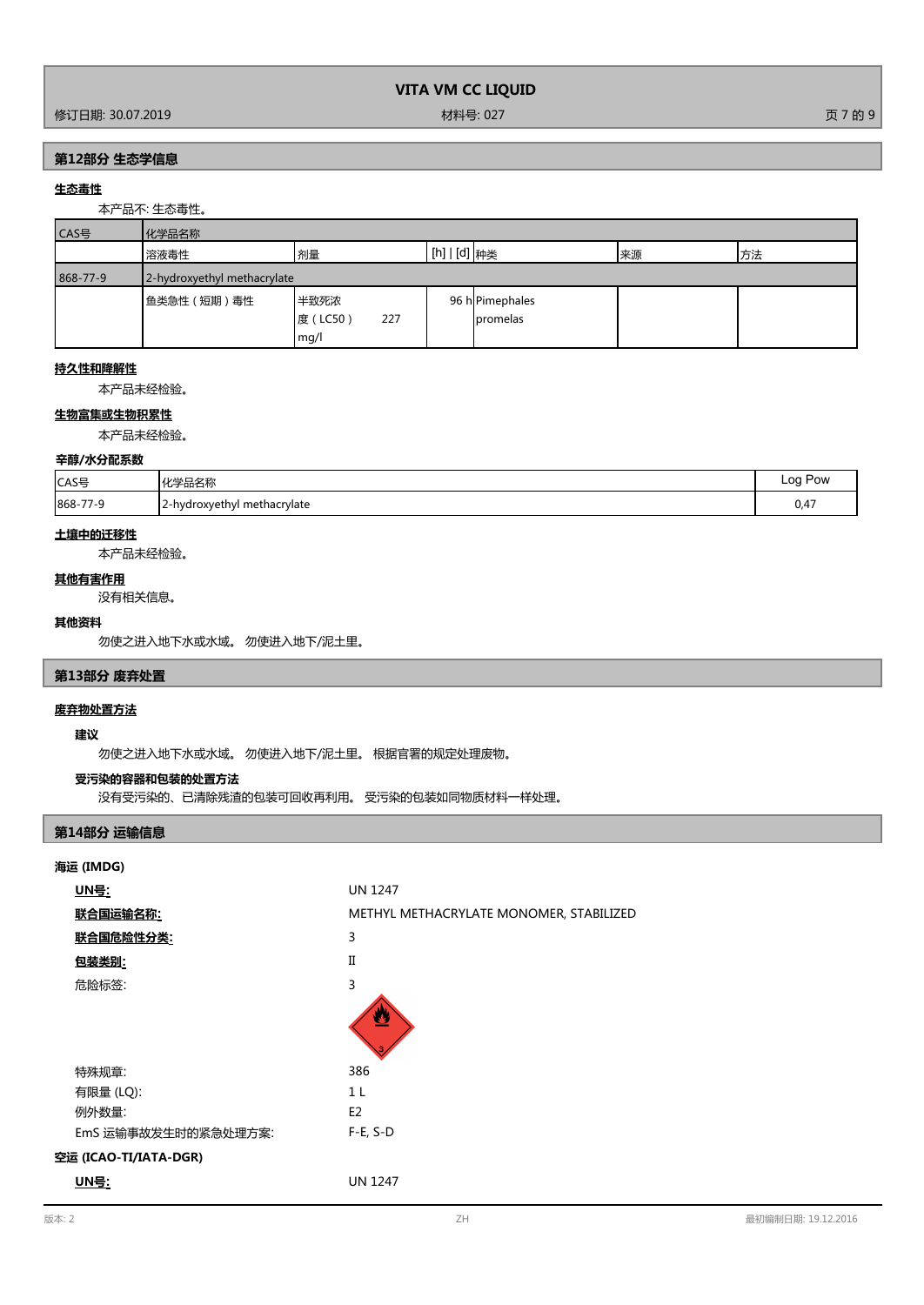|                                                                                                                | <b>VITA VM CC LIQUID</b>                                                              |         |
|----------------------------------------------------------------------------------------------------------------|---------------------------------------------------------------------------------------|---------|
| 修订日期: 30.07.2019                                                                                               | 材料号: 027                                                                              | 页 8 的 9 |
|                                                                                                                | METHYL METHACRYLATE MONOMER, STABILIZED                                               |         |
| <u> 联合国运输名称:</u>                                                                                               |                                                                                       |         |
| <u> 联合国危险性分类:</u>                                                                                              | 3                                                                                     |         |
| <u>包装类别:</u>                                                                                                   | $\rm II$                                                                              |         |
| 危险标签:                                                                                                          | 3                                                                                     |         |
|                                                                                                                |                                                                                       |         |
| 特殊规章:                                                                                                          | A209                                                                                  |         |
| 限量 (LQ) 客运:                                                                                                    | 1 <sub>L</sub>                                                                        |         |
| Passenger LQ:                                                                                                  | Y341                                                                                  |         |
| 例外数量:                                                                                                          | E <sub>2</sub>                                                                        |         |
| IATA - 包装要求 - 客运:                                                                                              | 353                                                                                   |         |
| IATA - 最大量 - 客运:                                                                                               | 5 L                                                                                   |         |
| IATA - 包装要求 - 货运:                                                                                              | 364                                                                                   |         |
| IATA - 最大量 - 货运:                                                                                               | 60 L                                                                                  |         |
| 对环境的危害                                                                                                         |                                                                                       |         |
| 对环境有害的物质:                                                                                                      | 不                                                                                     |         |
| 使用者特殊预防措施<br>警告: 可燃液体。                                                                                         |                                                                                       |         |
| <u>大宗货物运输根据 MARPOL-公约 73/78 附录 II 和 IBC-Code</u>                                                               |                                                                                       |         |
| 不适用                                                                                                            |                                                                                       |         |
| 第15部分 法规信息                                                                                                     |                                                                                       |         |
| 化学品的安全、健康和环境条例                                                                                                 |                                                                                       |         |
| 国家的规章                                                                                                          |                                                                                       |         |
| 聘用限制:                                                                                                          | 注意青少年工作保护法规定的工作限制。                                                                    |         |
| 皮肤吸收 / 敏感化:                                                                                                    | 导致过敏反应。                                                                               |         |
| 第16部分 其他信息                                                                                                     |                                                                                       |         |
| 缩略语和首字母缩写                                                                                                      |                                                                                       |         |
| ADR: Accord européen sur le transport des marchandises dangereuses par Route                                   |                                                                                       |         |
|                                                                                                                | (European Agreement concerning the International Carriage of Dangerous Goods by Road) |         |
| IMDG: International Maritime Code for Dangerous Goods                                                          |                                                                                       |         |
| IATA: International Air Transport Association                                                                  |                                                                                       |         |
| GHS: Globally Harmonized System of Classification and Labelling of Chemicals                                   |                                                                                       |         |
| EINECS: European Inventory of Existing Commercial Chemical Substances                                          |                                                                                       |         |
| ELINCS: European List of Notified Chemical Substances                                                          |                                                                                       |         |
| <b>CAS: Chemical Abstracts Service</b>                                                                         |                                                                                       |         |
| LC50: Lethal concentration, 50%                                                                                |                                                                                       |         |
| LD50: Lethal dose, 50%                                                                                         |                                                                                       |         |
| CLP: Classification, labelling and Packaging<br>REACH: Registration, Evaluation and Authorization of Chemicals |                                                                                       |         |
|                                                                                                                | CUC: Clabelly Harmoniced System of Classification Labelling and Deckening of Chamical |         |

GHS: Globally Harmonised System of Classification, Labelling and Packaging of Chemicals

UN: United Nations

DNEL: Derived No Effect Level

DMEL: Derived Minimal Effect Level

PNEC: Predicted No Effect Concentration

ATE: Acute toxicity estimate

LL50: Lethal loading, 50%